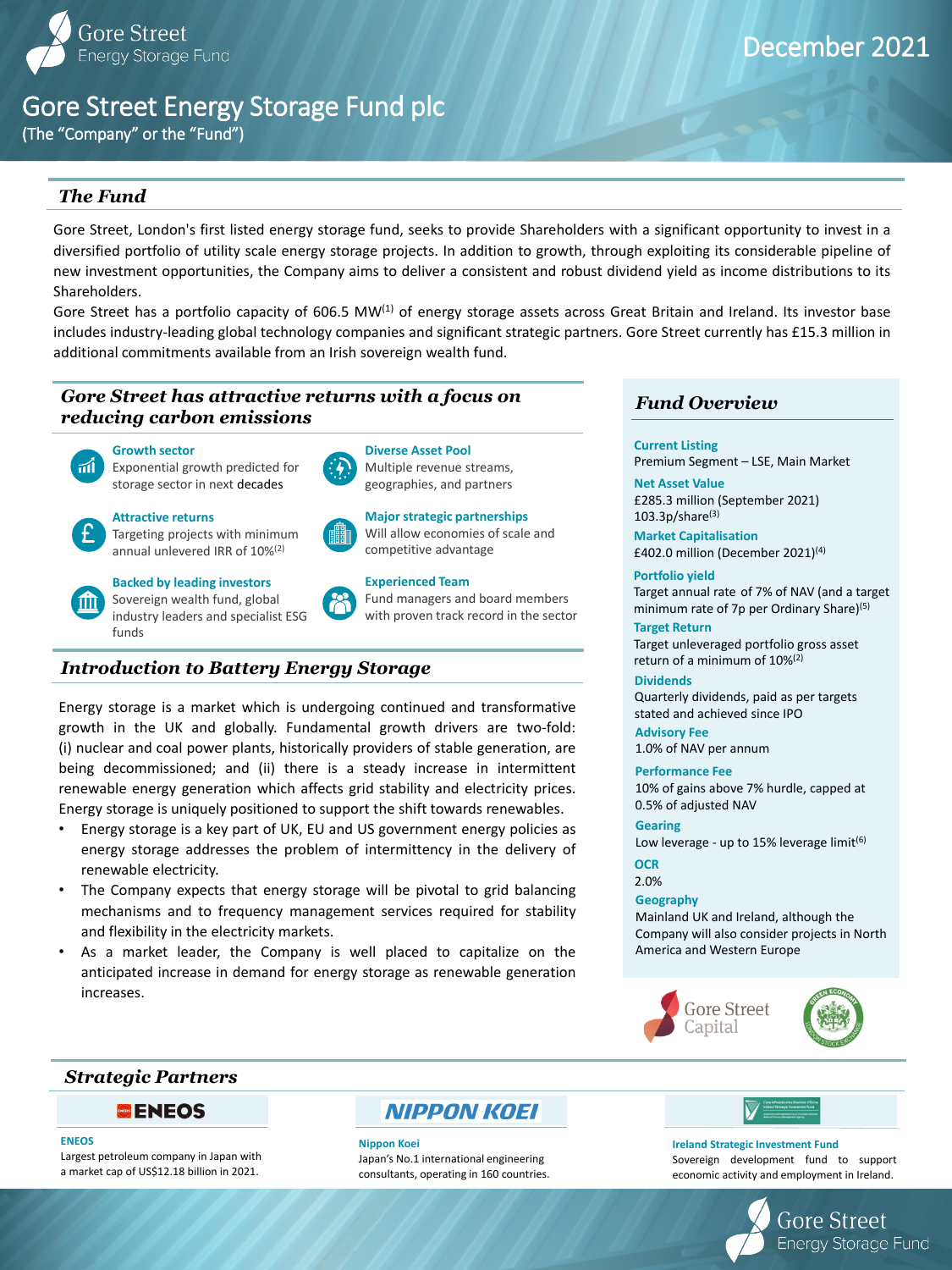# Gore Street Energy Storage Fund plc

# *Gore Street's Investment Portfolio*

# *Diversified Pipeline*

# *Gore Street Capital ("the Investment Manager")*

**Alex O'Cinneide CEO** 

**Frank Wouters** Investment **Committee** 

**Caroline Banszky** Chair of Audit **Committee** 





**Thomas Murley Director** 



The Company has 15 projects in its portfolio with a combined target unlevered IRR of 10%<sup>(2)</sup>. Capital raised to date has been substantially committed to project expenditure.

| A<br>B<br>C<br>D<br>E<br>F<br>G<br>H<br>$\mathbf{I}$<br>J<br>$\mathbf k$ | Operational<br>6.0 MW<br>4.0 MW<br>10.0 MW<br>9.0 MW<br>50.0 MW<br>50.0 MW<br>20.0 MW<br>20.0 MW<br>10.0 MW<br>19.5 MW<br>11.2 MW | <b>Boulby</b><br>Cenin<br>Lower Road<br>Port of Tilbury<br>Drumkee<br>Mullavilly<br><b>Hulley Road</b><br>Lascar<br><b>Breach Farm</b><br>Larport<br>Ancala <sup>(7)</sup> |  |  |        |   |              |  |
|--------------------------------------------------------------------------|-----------------------------------------------------------------------------------------------------------------------------------|----------------------------------------------------------------------------------------------------------------------------------------------------------------------------|--|--|--------|---|--------------|--|
|                                                                          |                                                                                                                                   |                                                                                                                                                                            |  |  |        |   |              |  |
|                                                                          |                                                                                                                                   |                                                                                                                                                                            |  |  |        |   |              |  |
|                                                                          |                                                                                                                                   |                                                                                                                                                                            |  |  |        |   |              |  |
|                                                                          |                                                                                                                                   |                                                                                                                                                                            |  |  |        |   |              |  |
|                                                                          |                                                                                                                                   |                                                                                                                                                                            |  |  |        |   |              |  |
|                                                                          |                                                                                                                                   |                                                                                                                                                                            |  |  |        |   |              |  |
|                                                                          |                                                                                                                                   |                                                                                                                                                                            |  |  |        |   |              |  |
|                                                                          |                                                                                                                                   |                                                                                                                                                                            |  |  |        |   |              |  |
|                                                                          |                                                                                                                                   |                                                                                                                                                                            |  |  |        |   |              |  |
|                                                                          |                                                                                                                                   |                                                                                                                                                                            |  |  |        |   |              |  |
|                                                                          |                                                                                                                                   |                                                                                                                                                                            |  |  |        |   |              |  |
|                                                                          |                                                                                                                                   |                                                                                                                                                                            |  |  | M<br>N | B | $\mathbf{G}$ |  |
|                                                                          |                                                                                                                                   | <b>Under Construction</b>                                                                                                                                                  |  |  |        |   |              |  |
| L                                                                        | 49.9 MW                                                                                                                           | Ferrymuir                                                                                                                                                                  |  |  |        |   |              |  |
| M                                                                        | 30.0 MW                                                                                                                           | Porterstown                                                                                                                                                                |  |  |        |   |              |  |
| ${\bf N}$                                                                | 30.0 MW                                                                                                                           | Up to 60.0 MW increase<br>Kilmannock                                                                                                                                       |  |  |        |   |              |  |
|                                                                          |                                                                                                                                   | Up to 90.0 MW increase                                                                                                                                                     |  |  |        |   |              |  |
| $\mathbf{o}$                                                             | 79.9 MW                                                                                                                           | Stony                                                                                                                                                                      |  |  |        |   |              |  |
| P                                                                        | 57.0 MW                                                                                                                           | Enderby                                                                                                                                                                    |  |  |        |   |              |  |

The Investment Manager has in total over 75 years of private equity and asset management experience, with a particular focus on energy and infrastructure. It is headquartered in the UK and comprises a strong team of investment professionals with significant experience in sourcing, structuring and managing large renewable energy projects globally. The Investment Manager was one of the first to deploy privatelyowned large-scale battery projects in Britain.

**Gore Street Capital** Investment Manager

**Sumi Arima** CIO

**Chair** 



**Gore Street Energy Storage Fund** Board of Directors







**Max King** ACA Director



The Investment Manager's current pipeline focuses on North America and Western Europe. Both markets generally mirror the same essential grid balancing, capacity market and trading opportunities that characterise the GB and Irish markets.

The Investment Manager will leverage on its experience to secure new assets in accordance with the Company's investment policy.

As of 30 September 2021, the total pipeline stands at 1.2 GW with transactions actively under negotiation amounting to a total of 581 MW.

Pipeline projects range between average 110 MW with longer battery duration of between 2 and 4 hours, as appropriate for merchant market trading in the US. The increase in the volume of energy available per MW per site will not only result in lower CapEx per unit of energy, but will also allow the Company to capture trading opportunities available in these markets.